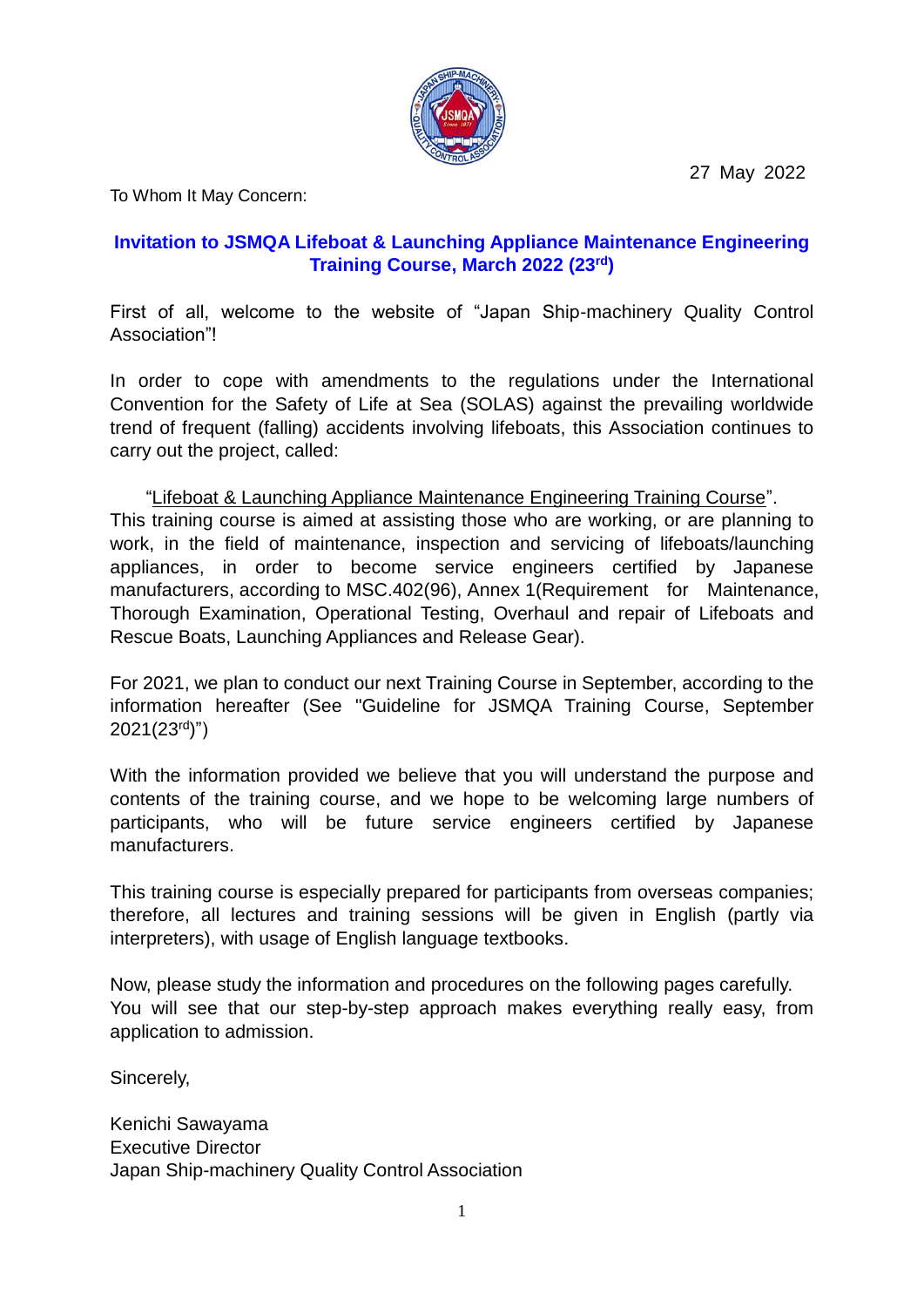# **Guideline for JSMQA Training Course, September 2022(23 rd)**

## **1. Introduction**

Since January 1st, 2020, Administration governments are mandatory that lifeboats/launching appliances are subject to inspection, maintenance and servicing carried out by personal limited to manufacturers' representatives and certified service engineers.

Our Association is conducting the training course by request of relevant Japanese manufacturers: 5 lifeboat manufacturers, 1 rescue boat manufacturer and 3 launching appliance manufacturers.

These manufacturers will issue a "Certificate of Service Engineer", while only certified engineers will be allowed to provide maintenance services. In order to be able to participate in the course, participants need recommendations from the manufacturers.

The contents of the training course cover common items of all the manufacturers; therefore, participants must take all the subjects of the training course.

*As lectures, technical training and a technical qualification test will be conducted in English, all participants must have sufficient understanding of the English language! Note: use of private interpreters cannot be accepted!*

Remark: Further details regarding the above referenced Training Course contents and Technical Qualification Test can be found in Attachment 5: "Additional Information".

#### **2. Term**

#### **7 September (Wednesday) – 13 September (Tuesday), 2022**

7 September (Wednesday) – 11 September (Sunday): Lectures and Practical Training 12 September (Monday) – 13 September (Tuesday): Technical Qualification Test

- Registration at 8:30, start of training course at 9:00 on 7 September (Wednesday)

- End of training course at 17:00 on 13 September (Tuesday)

#### **3. Venue**

Tokyo University of Marine Science and Technology Etchujima Campus (Etchujima Hall and other facilities) 2-1-6 Etchujima, Koto-ku, Tokyo, Japan (URL: http://www.kaiyodai.ac.jp)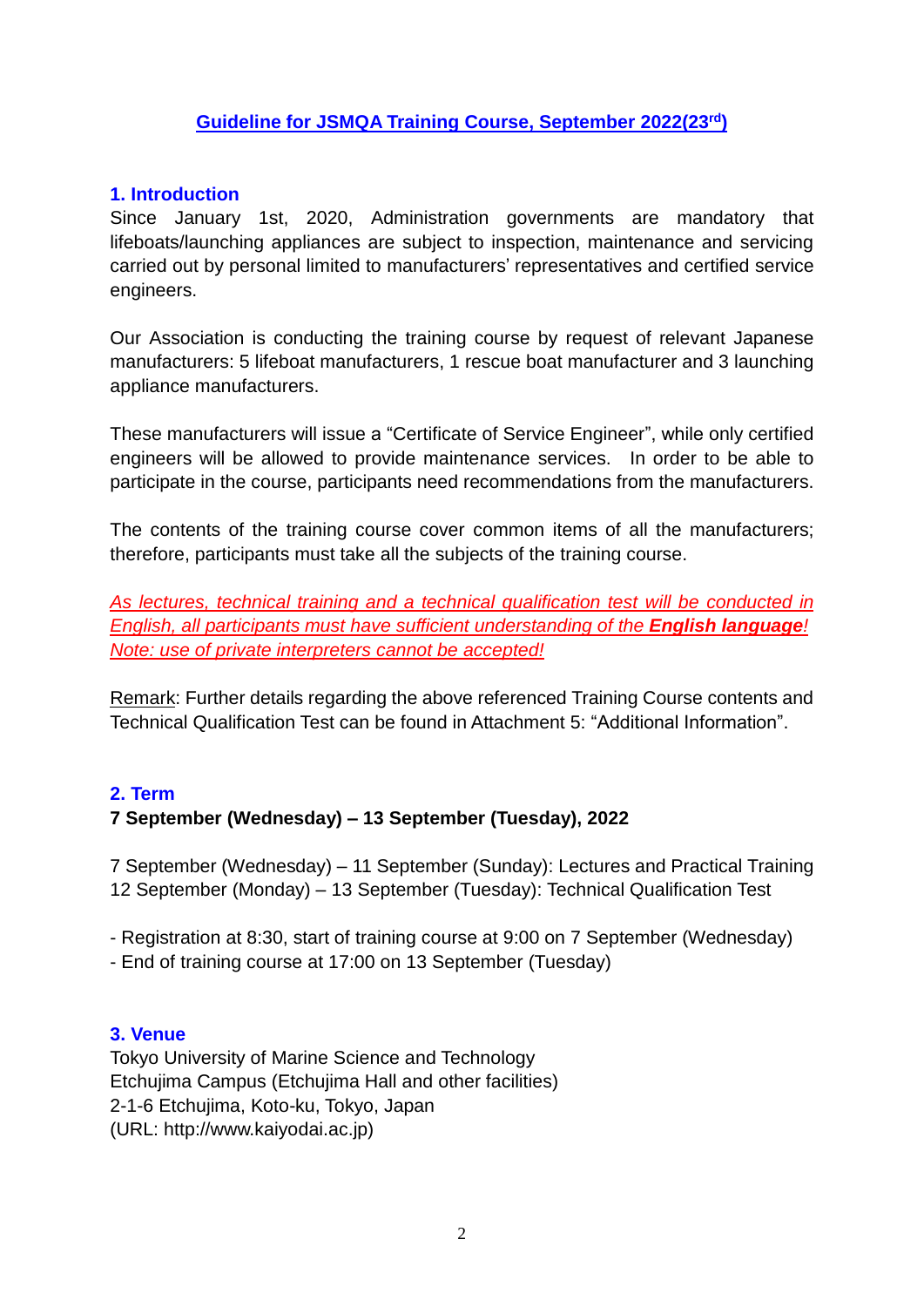#### **4. Maximum number of participants: 40 persons**

- Applicants will be accepted on a first-come first-serve basis.

- The number of participants from one organization may be limited.

*Note: When a member of lifeboat class participation applicant does not reach 30 people, the class is not held.*

## **5. Qualification for participation**

Participants should meet all the following requirements:

- (1) Minimum 3 years of experience in maintenance/service or manufacturing, related to lifeboats, rescue boats or launching appliances;
- (2) Presently working for a company currently engaged in maintenance/service or manufacturing, related to lifeboats, rescue boats or launching appliances (participants must be introduced by the applicant. The applicant must be the person in charge at the applicant's organization);
- (3) Holding a Recommendation from one or more relevant Japanese manufacturers (see below).

Manufacturers of lifeboats (5 companies)

- ・Japan Marine United Corp. (ex. IHI Marine United Inc.)
- ・Shigi Shipbuilding Co., Ltd.
- ・Tsuneishi Facilities & Craft Co., Ltd.
- ・Nishi-F Co., Ltd. (including lifeboats manufactured by former Ishihara Dockyard Co., Ltd.)
- ・Hoei Senpaku Co., Ltd.

Manufacturer of rescue boat (1 company)

・Fujikura Composites Inc. (ex. Fujikura Rubber Ltd.)

Manufacturers of launching appliances (3 companies)

- ・Sekigahara Seisakusho Ltd.
- ・Iknow Machinery Co., Ltd. (ex.Tsuji Heavy Industries Co., Ltd.)
- ・Mansei Inc.

#### **6. Participation Fee, Certificate Issuance Fee, Bank Transfer**

6-1 Participation Fee, Bank Transfer

(1) Participation fee: ¥466,000 per participant

This fee includes textbooks, technical qualification test, tax, etc. (regardless of the number of recommending manufacturers).

*Note: Expenses for transportation, accommodation, meals, etc. are not included!*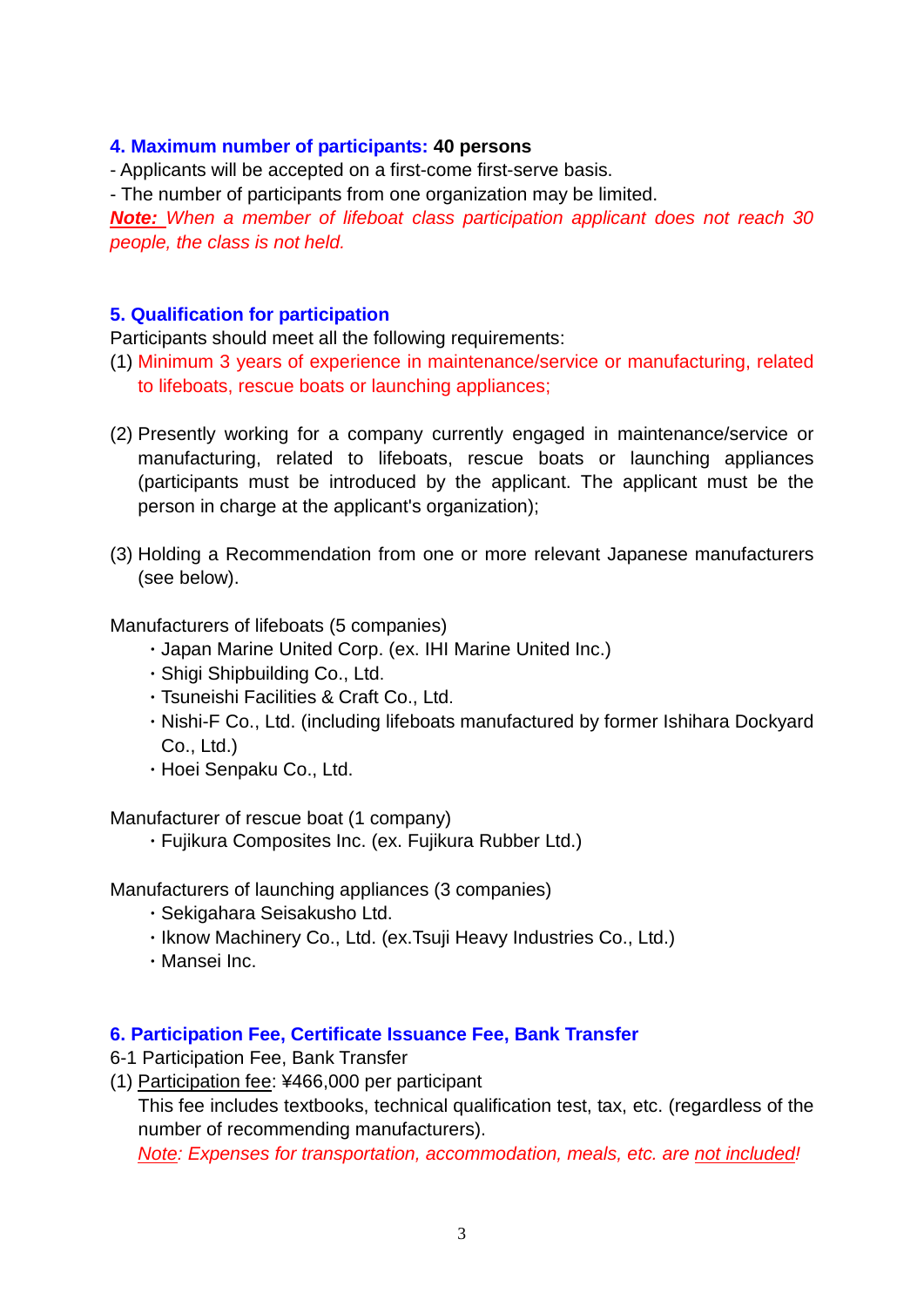#### (2)Bank transfer of participation fee:

The participation fees must be remitted to the bank account below.

*Note: All transfer (your country and Japan) related cost must be paid by the remitting party.*

| <b>Bank</b>                | MUFG Bank, Ltd.                                   |  |  |  |  |
|----------------------------|---------------------------------------------------|--|--|--|--|
| <b>Branch</b>              | Tokyo Government and Public Institutions Business |  |  |  |  |
|                            | Office                                            |  |  |  |  |
| Bank branch address        | Kandakajicho, Chiyoda-ku, Tokyo, Japan            |  |  |  |  |
| SWIFT code                 | <b>BOTKJPJT</b>                                   |  |  |  |  |
| Savings account No.        | 630 (In case of need 7 digits, 0000630)           |  |  |  |  |
| Beneficiary name           | Japan Ship-machinery Quality Control Association  |  |  |  |  |
| <b>Beneficiary address</b> | No. 7 Azuma Building, 9F, 1-9 Kanda Sakuma-cho,   |  |  |  |  |
|                            | Chiyoda-ku, Tokyo, Japan 101-0025                 |  |  |  |  |
| Currency                   | Japanese Yen                                      |  |  |  |  |

6-2 Certificate Issuance Fee, Bank Transfer

(1) Certificate issuance fee:

Please confirm the certificate issuance fees to the recommendation manufacturers.

(2) Bank transfer of issuance fee: Please confirm the bank transfer of issuance fees to the recommendation manufacturers.

# **7. Important notes for participants**

- (1) All participants must take the same lectures and training sessions according to the fixed roster (regardless of recommending manufacturers).
- (2) In principle, participation fees, application documents, photographs, etc. shall *not* be returned.
- (3) Reservations for accommodation must be made by the participants' organization.
- (4) All participants must bring work outfit: coveralls, safety shoes, caps and gloves (helmets will be provided on location).

*Notes:*

*- Participants without proper work outfit will not be admitted to the training sessions.*

(5) Manners are very important in Japan; especially being on time is a must! Participants are strongly advised to check relevant websites, prior to visiting Japan: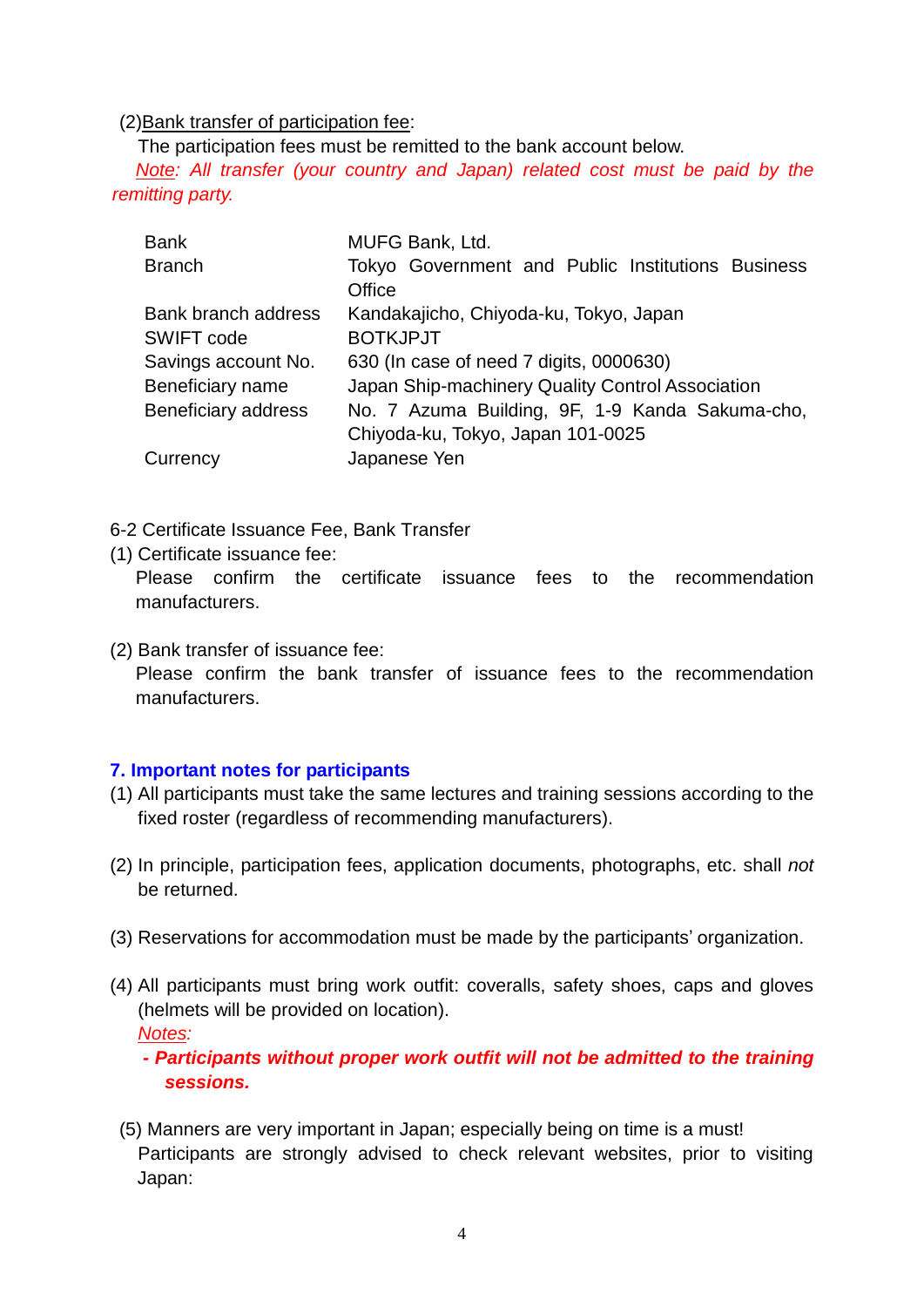www.geocities.com/japanfaq/FAQ-Manners.html www.japan-guide.com www.google.com ("Japan manners")

#### **8. Technical Qualification Test, Certificate of Service Engineer**

At the end of the training course, each participant must take a Technical Qualification Test.

Upon the training course participants who have successfully passed the technical qualification test will receive the "Certificate(s) of Service Engineer".

Remark: Further details regarding the above referenced matters -incl. the validity term of certificates, etc.- can be found in Attachment 5: "Additional Information".

# **9. Application Procedure**

The following steps of the Application Procedure must be followed carefully. Note: Also see Attachment 1: "Step-by-step overview of Application Procedure". The applicant must be the person in charge at the applicant's organization.

#### (1) **Request a Recommendation from the manufacturer(s)**

The applicant must make a request for Recommendation to the manufacturer(s) **no later than 24 June (Friday), 2022**.

See Attachment 2: "Manufacturers Contact List".

*Note: Recommendations can only be obtained from the manufacturer in case a maintenance/service contract has been concluded between the manufacturer and the applicant's organization.*

# (2) **Submit the Application Form with the Recommendation(s) from the relevant manufacturer(s) and record of servicing**

The applicant must complete the Application Form (see Attachment 3), and submit it with the Recommendation(s) from the relevant manufacturer(s) and record of servicing; all applications *(in English only!)* must be sent to the Association by postal mail or e-mail, and must be received **no later than 8 July (Friday), 2022**.

Note: The Application Form can be downloaded from this website: www.jsmqa.or.jp.

*Request: Please fill out company and engineer name carefully and exactly; Certificates will be processed as per input on the Application Form!*

(3) **Notification of Acceptance/Rejection**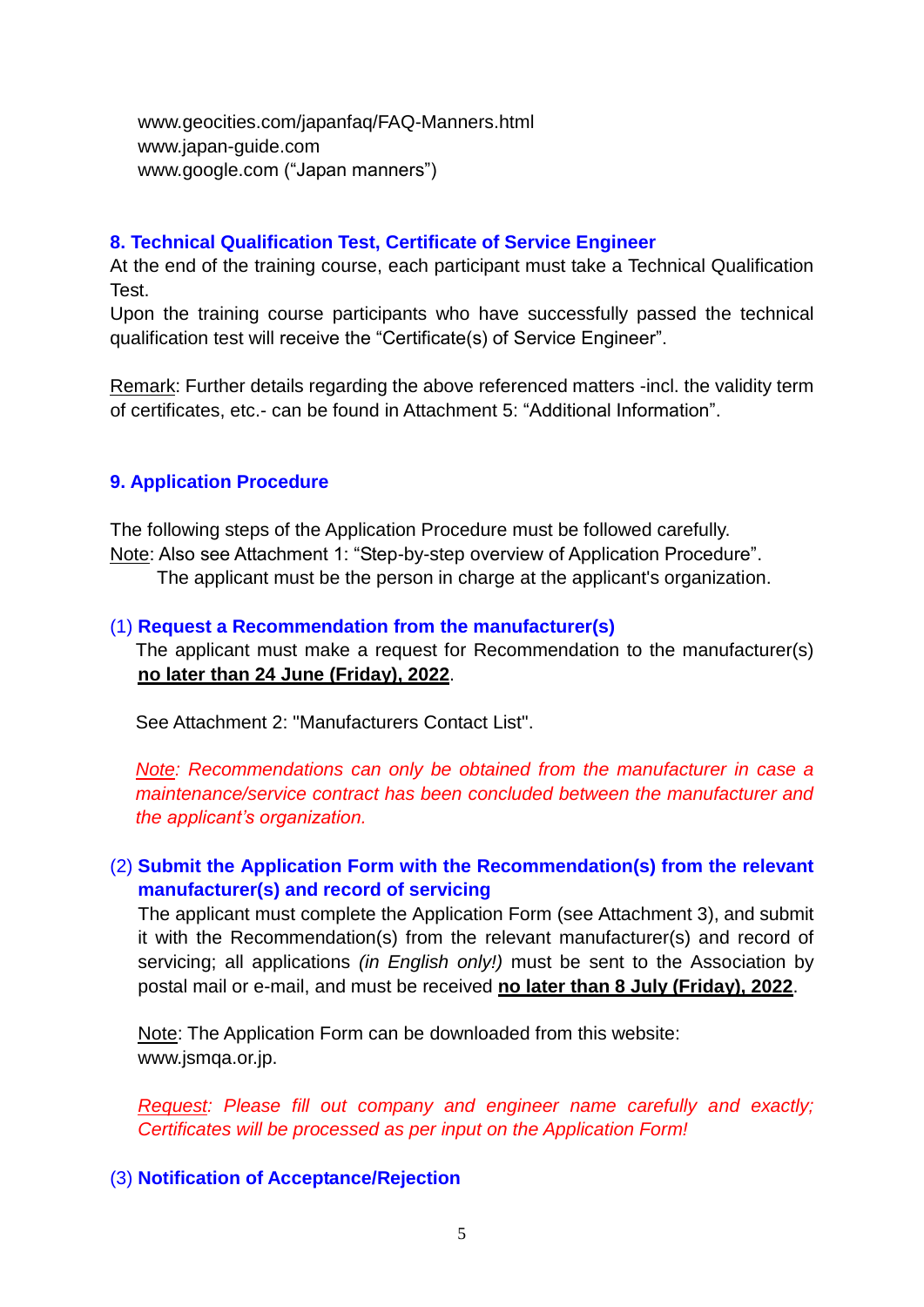After examining the Application Forms on applicants' qualifications, the Association will notify the result "accepted/rejected" to the applicant **no later than 15 July (Friday), 2022**.

# (4) **Submitting copy of transfer confirmation slips for participation fees, and photographs**

Upon receiving the notice of acceptance, the applicant must submit the documents referenced below to the Association **no later than 19 August (Friday), 2022**.

*Note: Submission of documents later than the above due date will result in cancellation of application.*

- 1. Copy of bank transfer confirmation slips for participation fees.
- 2. Color photographs: Portrait-type of 3cm x 2.5cm, front image from waist up, not older than six months. Note: Submit 2 copies (print participant's name on the back of the photo).

#### (5) **Receive Admission Cards**

Upon receiving participation fees, etc., the Association will send Admission Cards to the participant(s) via the applicant.

*Note: Admission Cards must be submitted at the time of Registration!*

#### **10. Inquiries**

All inquiries about participation, applications, etc. must be directed to: Japan Ship-machinery Quality Control Association No. 7 Azuma Building, 9F, 1-9 Kanda Sakuma-cho, Chiyoda-ku, Tokyo Japan 101-0025 TEL: +81-3-3253-6201 FAX: +81-3-3253-6204 E-mail: jsmqa@coral.ocn.ne.jp URL: http://www.jsmqa.or.jp Contact persons: Mr. Hagiwara, Mr. Ikegami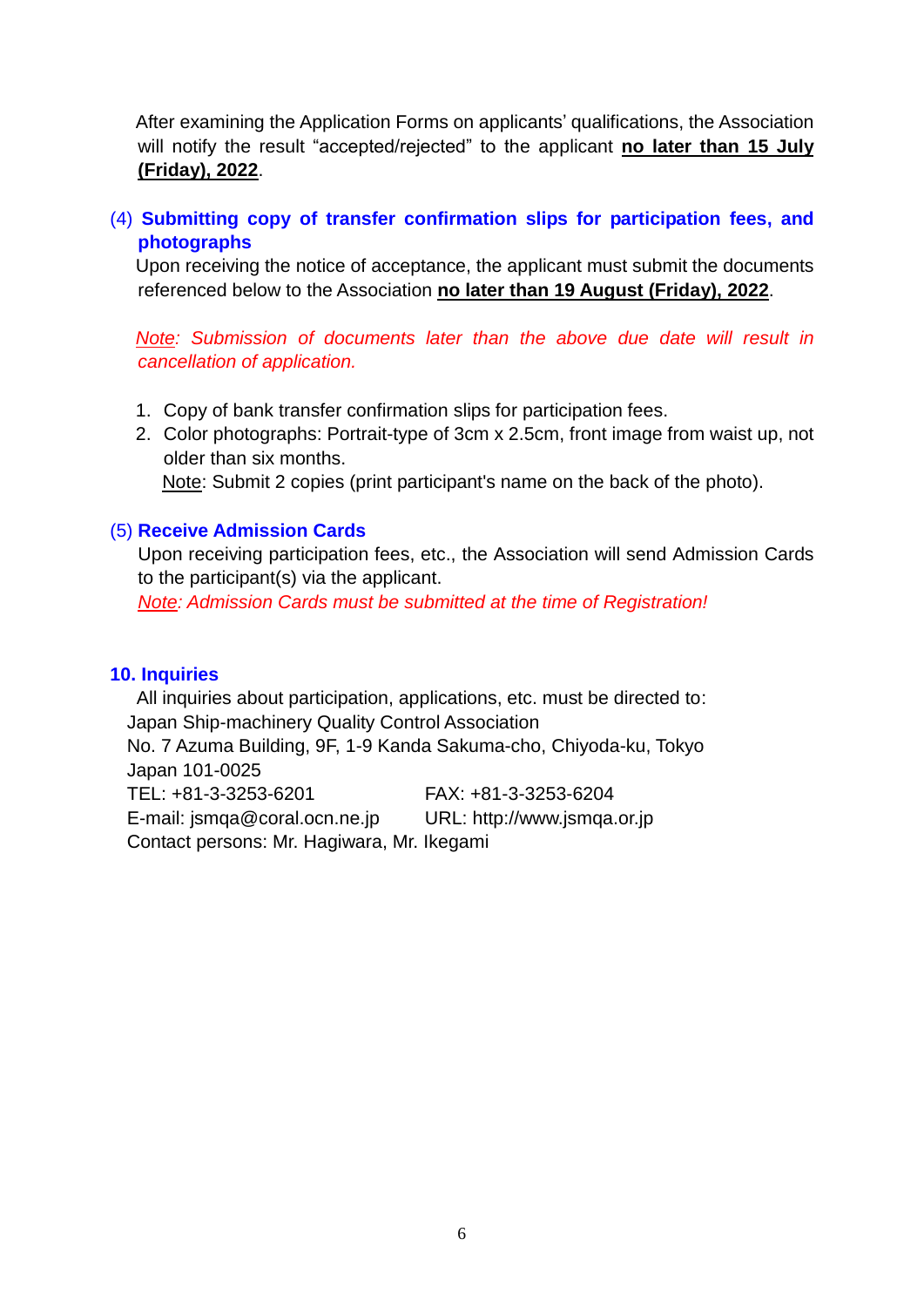# **Step-by-step overview of Application Procedure**

# **(Outline of the procedure from Recommendation to Admission)**

Request for Recommendation to the manufacturer(s) concerned: Applicant must make a request for Recommendation to the desired manufacturer(s) by **24 June (Friday), 2022**. *Note: Please confirm the certificate issuance fee and bank transfer in the* 

*recommendation manufacturers.*

Acquisition of Recommendation letters:

Recommendation letter(s) from manufacturer(s) must be addressed to the applicant, and must be obtained by **1 July (Friday), 2022**.

Submission of Application Form (with Recommendation letter(s): Applicant must submit Application Form(s) to the Association by the set deadline: **8 July (Friday), 2022**.

Notification of Acceptance:

The Association will give notification of acceptance to the applicant by **15 July (Friday), 2022**.

Bank Transfer of participation and certificate fees:

Participation fees must be bank-transferred into the specified bank account.

Copy of bank transfer confirmation slips and photographs:

Applicant must submit such a copy and photographs to the Association by **19 August (Friday), 2022**.

Delivery of Admission Cards:

The Association will send Admission Cards etc. to the applicant**.**

Actual training course attendance:

**7 September (Wednesday) – 13 September (Tuesday), 2022**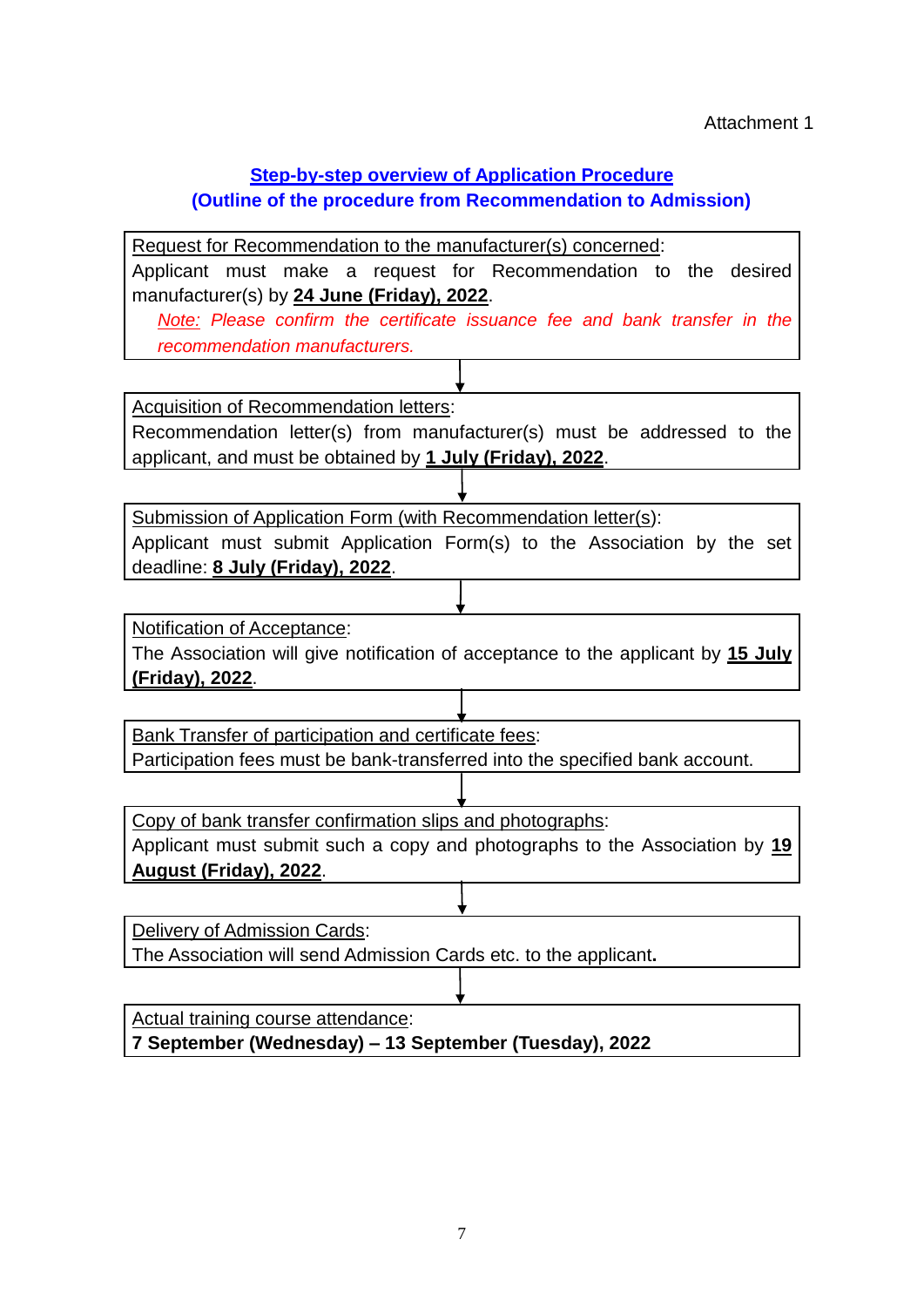# **Manufacturers Contact List**

**- Lifeboat & Launching Appliance Maintenance Engineering Training Course -**

To get Recommendations from manufacturers, contact the following persons in charge:

# Manufacturers of Lifeboats

| Name                                     | Address                                                                          | Tel              |  |  |
|------------------------------------------|----------------------------------------------------------------------------------|------------------|--|--|
|                                          | Department (contact)                                                             | Fax              |  |  |
| Japan Marine United                      | 2-1, Suehiro-cho, tsurumi-ku, Yokohama<br>230-0045 Japan                         | +81-90-7836-0174 |  |  |
| Corp.<br>(ex. IHI Marine<br>United Inc.) | FRP Planning Group, Naval Ship FRP<br>Department, Yokohama Shipyard (Mr. Hidaka) | +81-45-500-3176  |  |  |
|                                          | E-mail address: hidaka-toshinori@jmuc.co.jp                                      |                  |  |  |
| Shigi Shipbuilding Co.,                  | 3-36, Dejimanishi-machi, Sakai-ku, Sakai-city,<br>Osaka, 590-0831 Japan          | +81-72-241-2033  |  |  |
| Ltd.                                     | Design and Technical Group. (Ms. Anh)                                            | +81-72-244-1728  |  |  |
|                                          | E-mail address: anh@shigi-sb.co.jp                                               |                  |  |  |
| <b>Tsuneishi Facilities &amp;</b>        | 1471-8, Urasaki-cho, Onomichi-city,<br>Hiroshima Pref., 720-0551 Japan           | +81-848-73-5282  |  |  |
| Craft Co., Ltd.                          | Planning Dept. (Mr. Yokoyama)                                                    | +81-848-73-5323  |  |  |
|                                          | E-mail address: tatsuya.yokoyama@tsuneishi-fc.com                                |                  |  |  |
|                                          | 4238, Awano, Hohoku-cho, Shimonoseki-city,<br>Yamaguchi Pref., 759-5101 Japan    | +81-83-785-0126  |  |  |
| Nishi-F Co., Ltd.                        | Sales Department (Mr. Inui)                                                      | +81-83-785-0356  |  |  |
|                                          | E-mail address: tomohiko.inui@nishi-f.com                                        |                  |  |  |
| Hoei Senpaku Co.,                        | 2-16, Nishihama, Saiki-city, Oita Pref.,<br>876-0822 Japan                       | +81-972-22-7793  |  |  |
| Ltd.                                     | Sales department (Ms. Otomo, Mr. Nonoshita)                                      | +81-972-22-3110  |  |  |
|                                          | E-mail address: hoeiboat@sage.ocn.ne.jp                                          |                  |  |  |

#### Manufacturer of Rescue boat

| Name             |            | Address                                    | Tel             |  |
|------------------|------------|--------------------------------------------|-----------------|--|
|                  |            | Department (contact)                       | Fax             |  |
| Fujikura<br>Inc. |            | TOC Ariake East Tower 10F, 3-5-7 Ariake,   | +81-3-3527-8396 |  |
|                  | Composites | Koto-ku, Tokyo, 135-0063, JAPAN            |                 |  |
|                  |            | Life-Save & Industrial System Sales        | +81-3-3527-8520 |  |
|                  |            | Department (Mr. Hajime Suzuki)             |                 |  |
|                  |            | E-mail Address: suzuk-ha@fc.fujikura.co.jp |                 |  |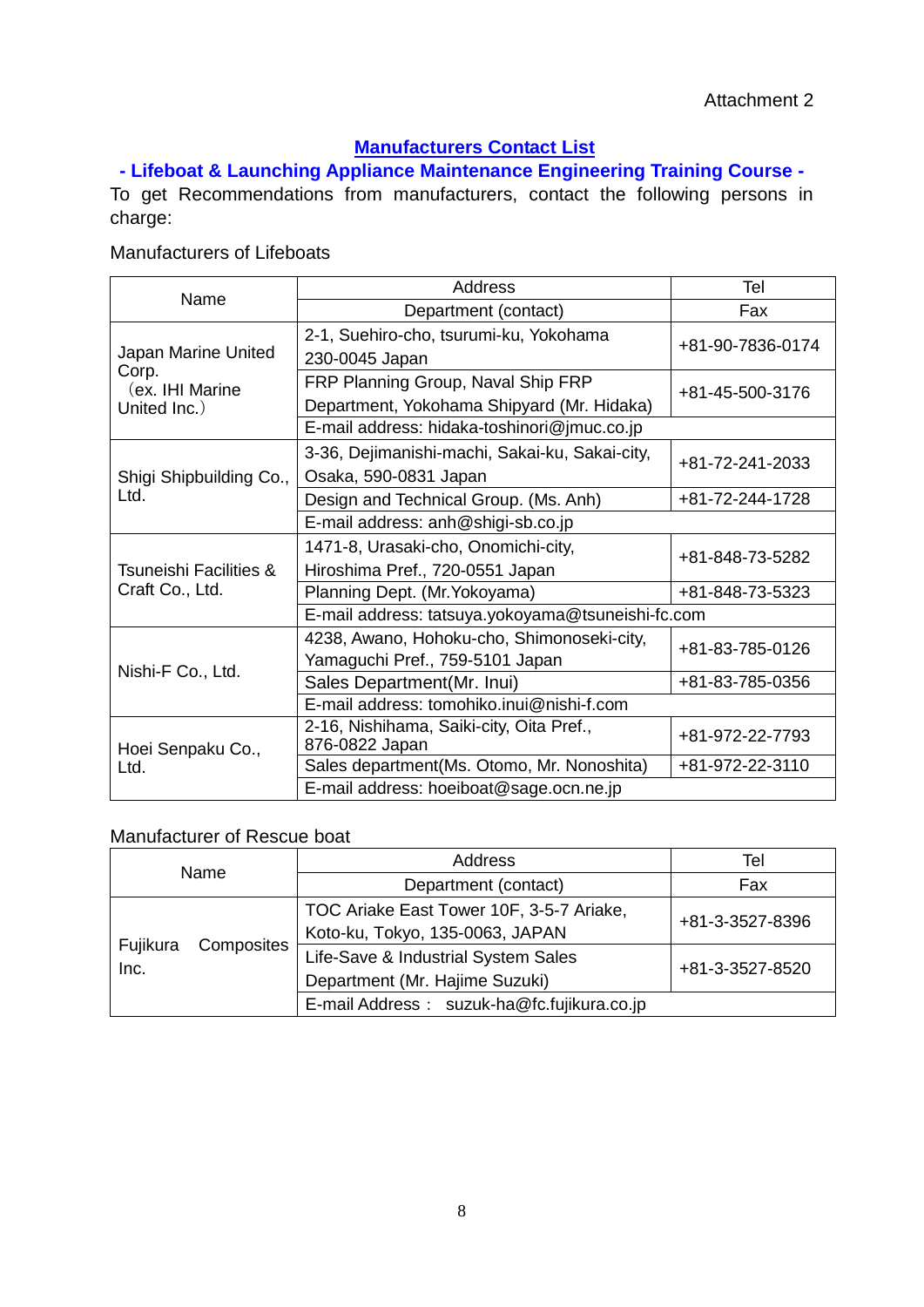# Manufacturers of Launching Appliances

| Name                                          | Address                                                              | Tel             |  |
|-----------------------------------------------|----------------------------------------------------------------------|-----------------|--|
|                                               | Department (contact)                                                 | Fax             |  |
|                                               | 2067, Sekigahara-cho, Fuwa-gun,                                      | +81-584-43-1211 |  |
| Sekigahara                                    | Gifu Pref., 503-1593 Japan                                           |                 |  |
| Seisakusho Ltd.                               | Sales, Marine Machinery Marketing & Sales<br>Department (Mr. Komori) | +81-584-43-1218 |  |
|                                               | E-mail address: lifesaving@sekigahara.co.jp                          |                 |  |
|                                               | 177-2, Hikari-machi, Sasebo-city,<br>+81-956-47-3119                 |                 |  |
| Iknow Machinery Co.,<br>Ltd. (ex. Tsuji Heavy | Nagasaki Pref., 858-8501 Japan                                       |                 |  |
| Industries Co., Ltd.)                         | After-sales Services Section (Mr. Hidaka)                            | +81-956-48-5443 |  |
|                                               | E-mail address: aso@iknow-m.co.jp                                    |                 |  |
|                                               | 1575-17, Houjyouji, Ekiya-cho, Fukuyama-city,                        | +81-84-972-2121 |  |
| Mansei Inc.                                   | Hiroshima, 720-2413, Japan                                           |                 |  |
|                                               | Inspection Team (Mr. Takano)                                         | +81-84-972-9292 |  |
|                                               | E-mail address: inspection@mansei.net                                |                 |  |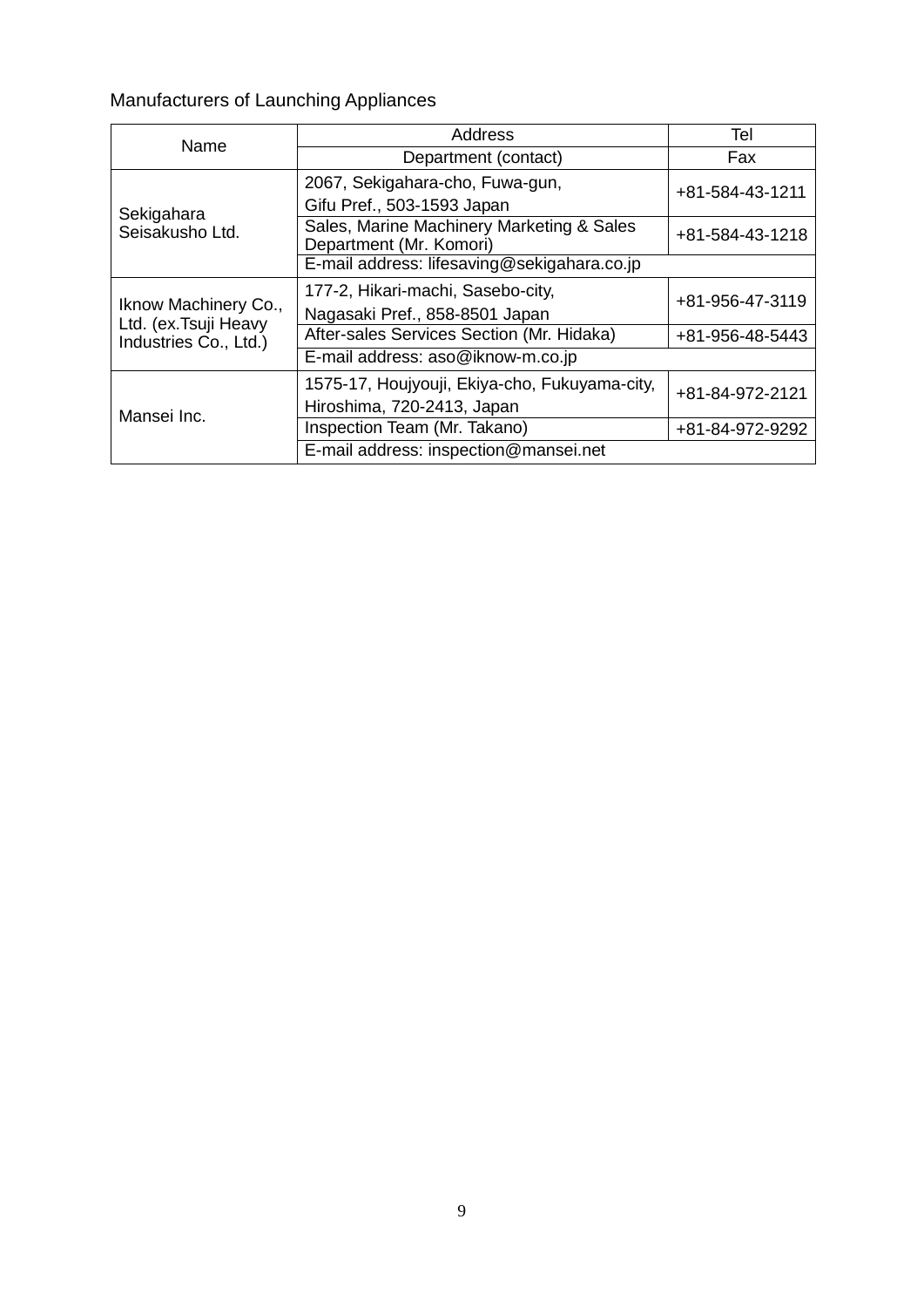| <b>Application Form</b><br>Lifeboat & Launching Appliance Maintenance Engineering Training Course |       |        |
|---------------------------------------------------------------------------------------------------|-------|--------|
| To: Japan Ship-machinery Quality Control Association                                              | Date: | . 2022 |
| Applicant (person in charge)                                                                      |       |        |
| Company name:                                                                                     |       |        |
| Office name:                                                                                      |       |        |
| Company's address:                                                                                |       |        |
| Title:                                                                                            |       |        |
| Name:                                                                                             |       |        |
| Phone:                                                                                            |       |        |
| Facsimile:                                                                                        |       |        |
| E-mail:                                                                                           |       |        |

I introduce the person(s) mentioned below as a participant(s) for the Lifeboat & Launching Appliance Maintenance Engineering Training Course, September 2022 (7 September – 13 September) held by your Association, and hereby apply for the said training course with manufacturers' Recommendation letter(s).

| Name             |            |                  |                 |  |  |
|------------------|------------|------------------|-----------------|--|--|
| (Date of birth)  | (DD/MM/YY: |                  |                 |  |  |
| Department/Title |            |                  |                 |  |  |
|                  | Month/year | Department/Title | Job description |  |  |
| Job history      |            |                  |                 |  |  |
|                  |            |                  |                 |  |  |

| Name             |            |                  |                 |  |  |
|------------------|------------|------------------|-----------------|--|--|
| (Date of birth)  | (DD/MM/YY: |                  |                 |  |  |
| Department/Title |            |                  |                 |  |  |
|                  | Month/year | Department/Title | Job description |  |  |
| Job history      |            |                  |                 |  |  |
|                  |            |                  |                 |  |  |

| Recommended by:                        | Japan Marine United Corp. / Shigi Shipbuilding Co., Ltd. /                 |        |            |
|----------------------------------------|----------------------------------------------------------------------------|--------|------------|
| (name of                               | Tsuneishi Facilities & Craft Co., Ltd. / Nishi-F Co., Ltd. /               |        |            |
|                                        | manufacturer desiring   Hoei Senpaku Co., Ltd. / Fujikura Composites Inc./ |        |            |
| delivery of the                        | Sekigahara Seisakusho Ltd. / Iknow Machinery Co., Ltd. /                   |        |            |
| engineer certification )   Mansei Inc. |                                                                            | 'Total | companies) |

Note 1: For qualification purpose, state job history with period of work experience in maintenance or manufacture of lifeboats or launching appliances.

Note 2: Circle the name(s) of recommending manufacturer(s), and indicate number of companies.

Note 3: If there are 3 or more participants, use copy (copies) of this form, and fill in participants' info only.

Note 4: All personal information provided will be used for the purpose of this training course only.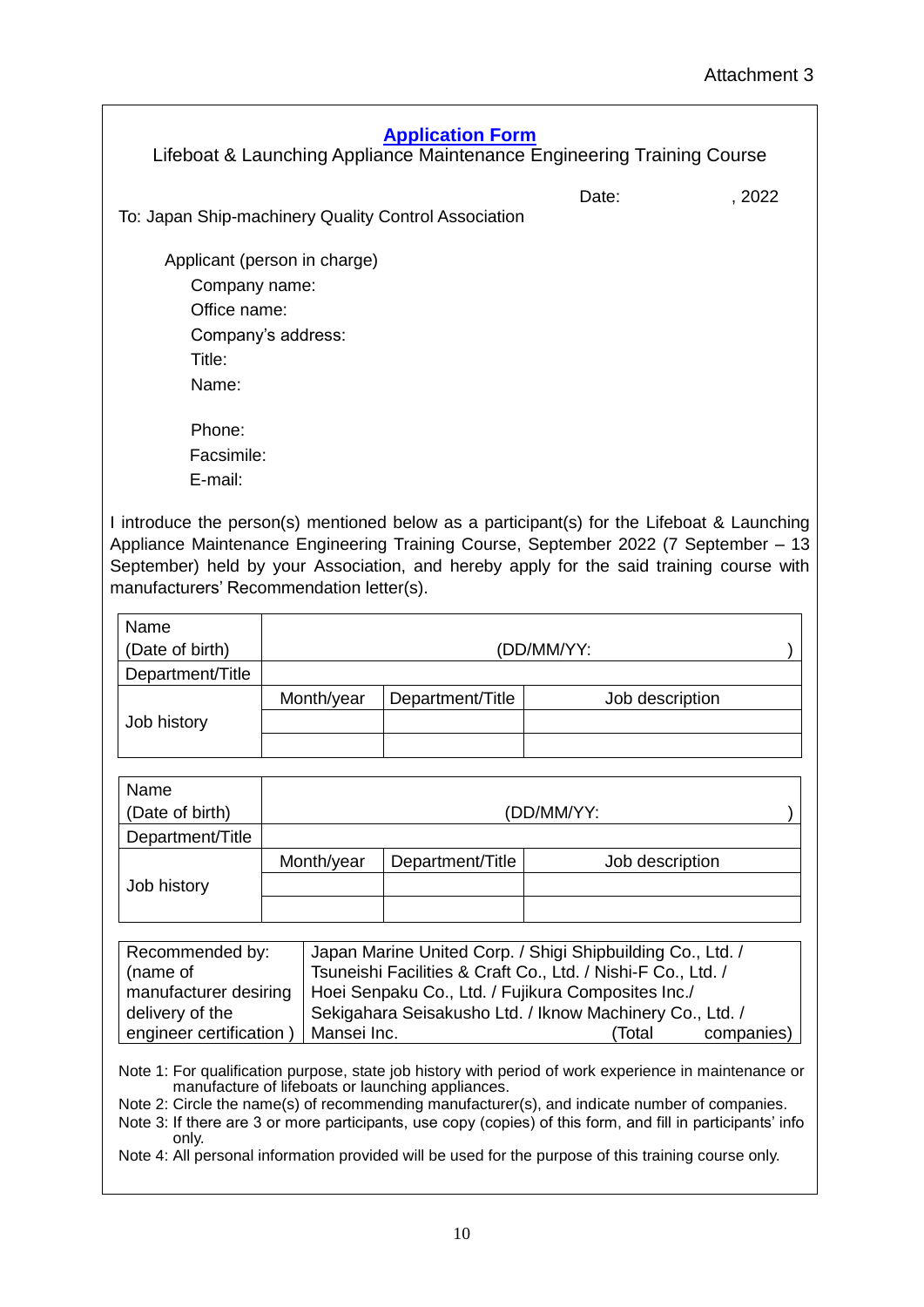#### (Attachment 4)

# RECORD OF SERVICING (The last three years)

| Service Provider : |              |      |         | Service Engineer : |             | Certificate no. :    |                   |                        |
|--------------------|--------------|------|---------|--------------------|-------------|----------------------|-------------------|------------------------|
| No                 | Name of Ship | Flag | IMO No. | Manufacturer       | Equipment*1 | Date of<br>Servicing | Port of Servicing | Kind of<br>Servicing*2 |
|                    |              |      |         |                    |             |                      |                   |                        |
|                    |              |      |         |                    |             |                      |                   |                        |
|                    |              |      |         |                    |             |                      |                   |                        |
|                    |              |      |         |                    |             |                      |                   |                        |
|                    |              |      |         |                    |             |                      |                   |                        |
|                    |              |      |         |                    |             |                      |                   |                        |
|                    |              |      |         |                    |             |                      |                   |                        |
|                    |              |      |         |                    |             |                      |                   |                        |
|                    |              |      |         |                    |             |                      |                   |                        |
|                    |              |      |         |                    |             |                      |                   |                        |
|                    |              |      |         |                    |             |                      |                   |                        |
|                    |              |      |         |                    |             |                      |                   |                        |
|                    |              |      |         |                    |             |                      |                   |                        |
|                    |              |      |         |                    |             |                      |                   |                        |
|                    |              |      |         |                    |             |                      |                   |                        |
|                    |              |      |         |                    |             |                      |                   |                        |
|                    |              |      |         |                    |             |                      |                   |                        |
|                    |              |      |         |                    |             |                      |                   |                        |
|                    |              |      |         |                    |             |                      |                   |                        |
|                    |              |      |         |                    |             |                      |                   |                        |
|                    |              |      |         |                    |             |                      |                   |                        |
|                    |              |      |         |                    |             |                      |                   |                        |
|                    |              |      |         |                    |             |                      |                   |                        |

\*1 Equipment: Survival Craft (Lifeboat, FF-lifeboat, Rescue Boat, High Rescue Boat), Release Gear(Lifeboat, FF-lifeboat, Rescue Boat, High Rescue Boat, Davit-Lunched liferafts), Davit (Lifeboat, FF-lifeboat, Rescue Boat, Davit-Lunched liferafts), Winch・Brake \*2 Kind of Servicing:Annual Inspection, Five-year Inspection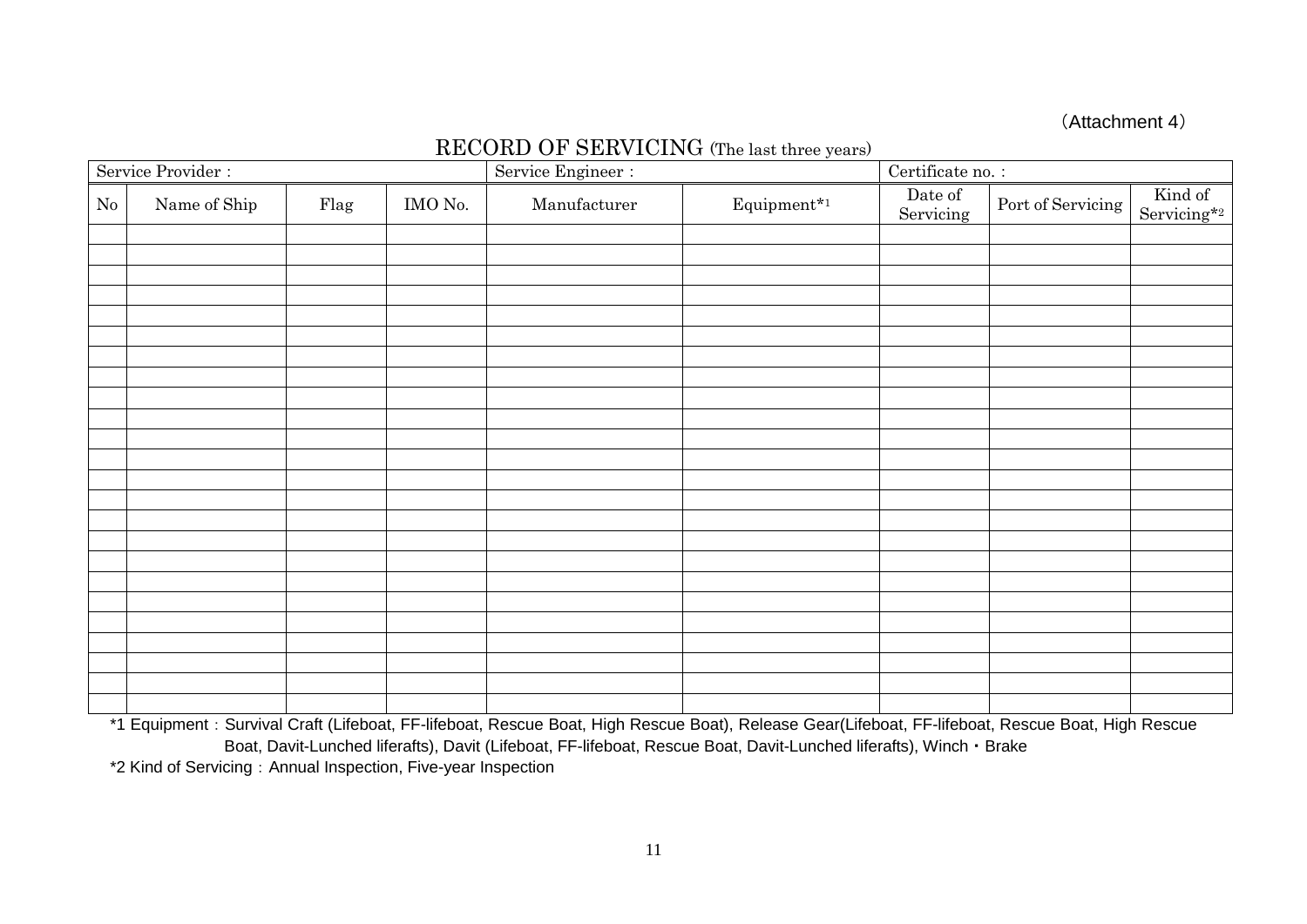# **Additional Information**

# **Re: Training Course contents and Technical Qualification Test**

- (1) Lectures:
- a. Lectures on relevant rules and regulations, mechanism studies, operations, inspection and maintenance procedures, etc. will be delivered by academic experts, as well as by instructors from manufacturers,
- b. Textbooks are provided. Instruction manuals from relevant companies may be used as needed. (Textbooks and other materials are also used during the hands-on training.)
- (2) Practical training:
- a. Guidance on inspection of different sections, maintenance and operation, with emphasis on items subject to inspection and (dis)assembly (opening of parts) under MSC.402(96),Annex1 will be given by instructors from manufacturers.
- b. The following equipment is used for training:
	- Lifeboat arrangements (combination of one lifeboat fire-protected type, complete with rigging equipment - and one launching appliance unit - with electric davit winches - that can actually endure a launching operation): one unit of a representative model.
	- \* Release gear (including hook unit, release handle unit, hydrostatic interlock unit, cable, etc.): model(s) used by the relevant manufacturer.
	- \* Winches (braking mechanism): model(s) used by the relevant manufacturer.
	- Scale model of free-fall lifeboat and launching appliance
	- Release hooks for free-fall lifeboats
	- \* Hooks for rescue boats
	- Break unit for electric winches for free-fall lifeboat launching appliances
	- \* Hydraulic winches for free-fall lifeboat launching appliances
	- \* Release gear for liferafts
	- Equipment and others for repairing FRP
- c. Training course participants are divided into small groups, and receive training in handling a representative lifeboat and release gear used by the relevant manufacturer. Furthermore, they are trained in handling a representative launching appliance and winches (braking mechanism) from the relevant manufacturer.
- (3) Technical qualification test:

In order to certify the skills of participants, an examination (technical qualification test) is conducted at the end of the training course for lectures and training sessions, respectively.